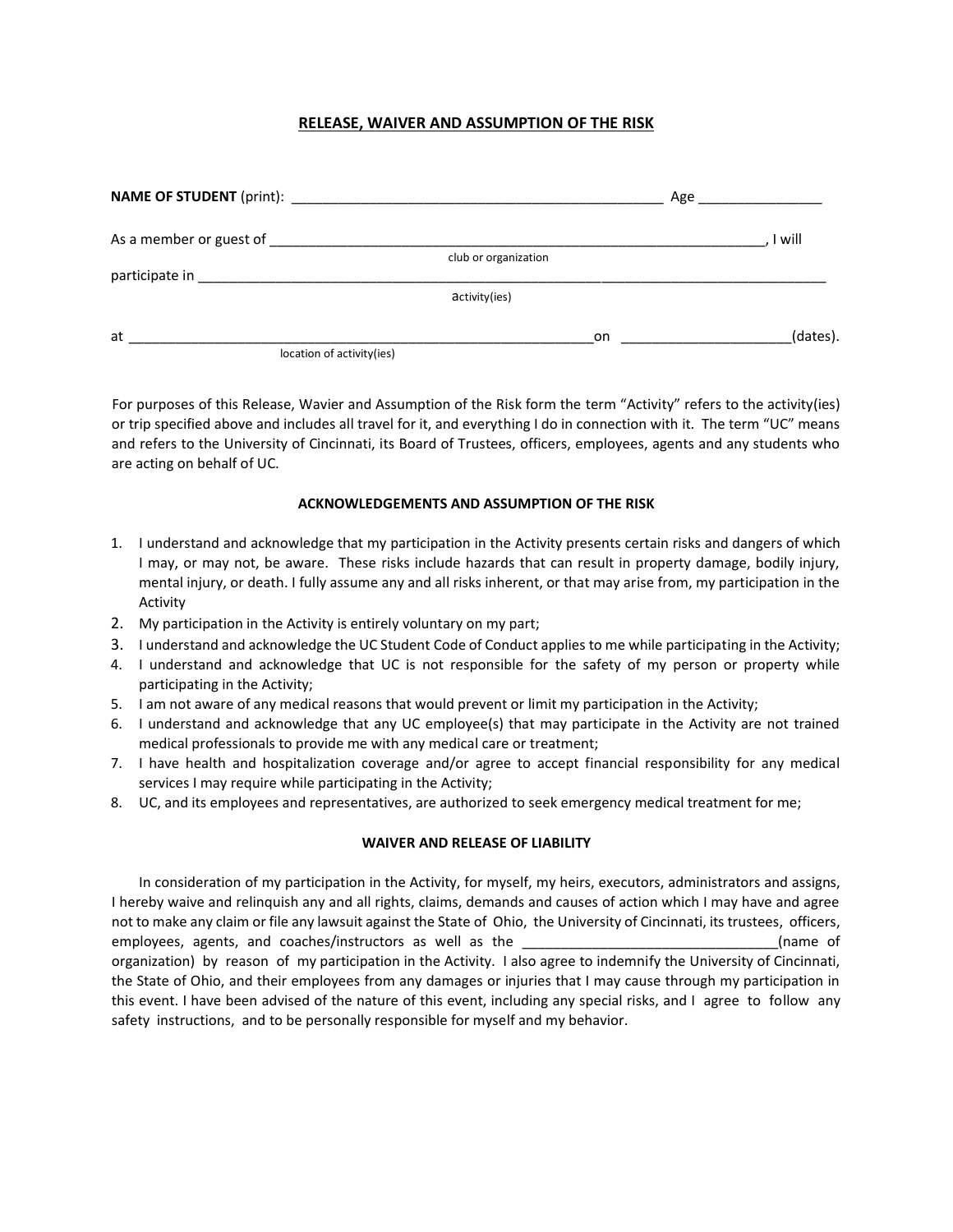**Assumption of Risks:** Physical activity, by its very nature, carries with it certain inherent risks that cannot be eliminated regardless of the care taken to avoid injuries. The University of Cincinnati, through various student groups, provides for activities that may require physical activity and exertion. These activities involve exertions of strength using various muscle groups, some involve quick movements using speed and change of direction and others involve sustained physical activity that places stress on the cardiovascular system. The specific risks vary from one activity to another, but the risks range from 1) minor injuries such as scratches, bruises, and sprains; 2) major injuries such as eye injury or loss of sight, joint or back injuries, heart attacks and concussions; and 3) catastrophic injuries including paralysis and death.

**I have read and agree to the above.** 

**\_\_\_\_\_\_\_\_\_\_\_\_\_\_\_\_\_\_\_\_\_\_\_\_\_\_\_\_\_\_\_\_\_\_\_ \_\_\_\_\_\_\_\_\_\_\_\_\_** 

**Signature of Adult Student Communisty Communist Communist Communist Communist Communist Communist Communist Communist Communist Communist Communist Communist Communist Communist Communist Communist Communist Communist Com** 

**Medical information (including medications or allergies) related to medical conditions that are relevant to this event or for which I will require special accommodations:** 

\_\_\_\_\_\_\_\_\_\_\_\_\_\_\_\_\_\_\_\_\_\_\_\_\_\_\_\_\_\_\_\_\_\_\_\_\_\_\_\_\_\_\_\_\_\_\_\_\_\_\_\_\_\_\_\_\_\_\_\_\_\_\_\_\_\_\_\_\_\_\_\_\_\_\_\_\_\_\_\_\_\_\_\_\_\_\_\_\_\_\_\_

\_\_\_\_\_\_\_\_\_\_\_\_\_\_\_\_\_\_\_\_\_\_\_\_\_\_\_\_\_\_\_\_\_\_\_\_\_\_\_\_\_\_\_\_\_\_\_\_\_\_\_\_\_\_\_\_\_\_\_\_\_\_\_\_\_\_\_\_\_\_\_\_\_\_\_\_\_\_\_\_\_\_\_\_\_\_\_\_\_\_\_\_

In case of emergency contact: \_\_\_\_\_\_\_\_\_\_\_\_\_\_\_\_\_\_\_\_\_\_\_\_\_\_\_\_\_\_\_\_at telephone number:\_\_\_\_\_\_\_\_\_\_\_\_\_\_\_